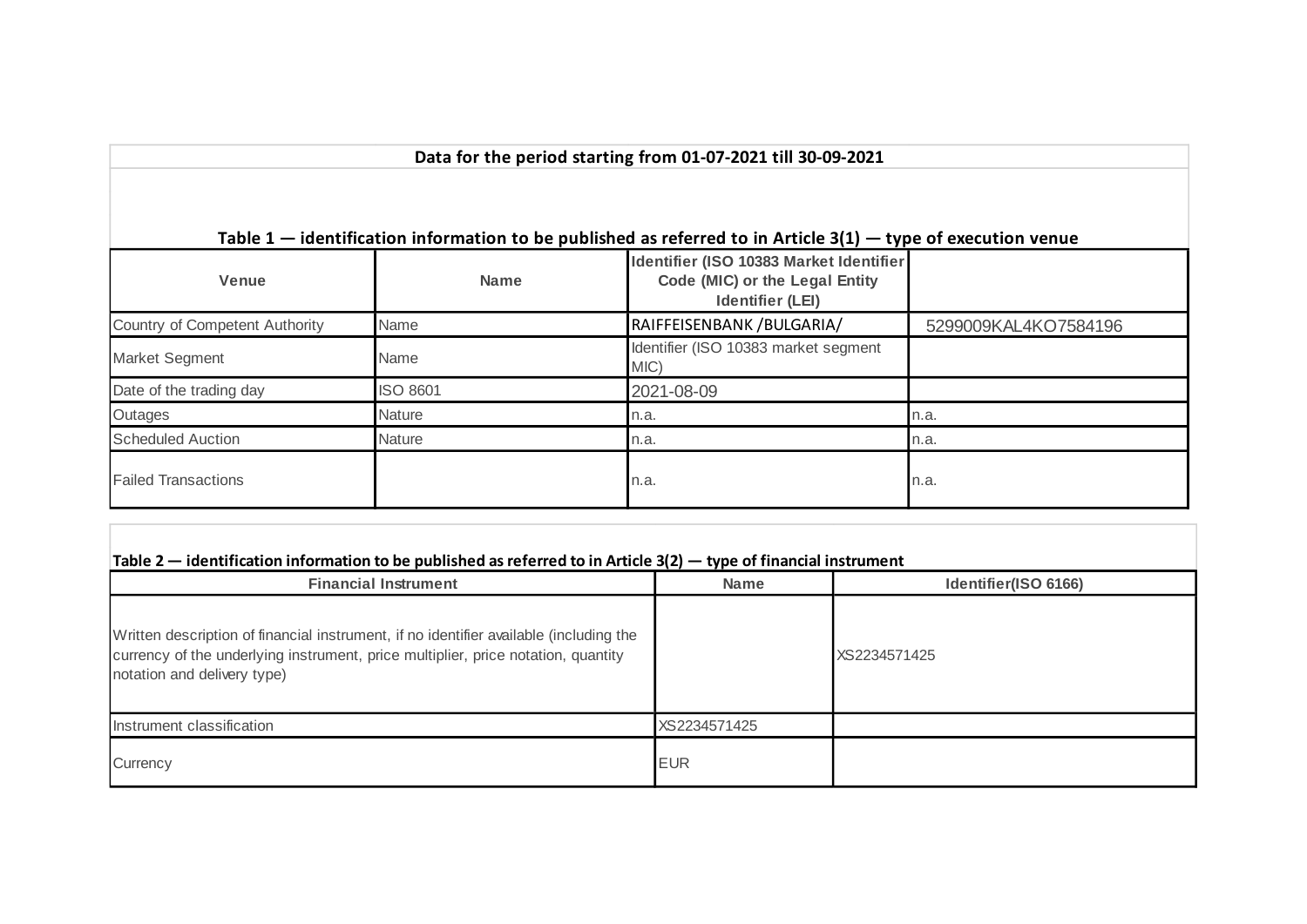|          | Table $3$ – price information to be published as referred to in Article 4 point (a) |                                                                                        |                         |         |                                                                                          |                     |                          |                        |                     |                                                                              |  |
|----------|-------------------------------------------------------------------------------------|----------------------------------------------------------------------------------------|-------------------------|---------|------------------------------------------------------------------------------------------|---------------------|--------------------------|------------------------|---------------------|------------------------------------------------------------------------------|--|
|          | <b>Size</b><br>Range                                                                | All trades executed within first two<br>minutes after time T                           |                         |         | First transaction after time T if no transactions within first two minutes after time T) |                     |                          |                        |                     |                                                                              |  |
| Time (T) |                                                                                     | Simple average<br>executed price<br>(excluding<br>commissions and<br>accrued interest) | Total value<br>executed | Price   | Time of<br>execution                                                                     | Transaction<br>size | <b>Trading</b><br>System | <b>Trading</b><br>Mode | Trading<br>platform | best bid and offer or<br>suitable reference<br>price at time of<br>execution |  |
| 9:30:00  | $\mathbf{1}$                                                                        |                                                                                        | 2,018,616.44            | 100.6   | 9:55:08                                                                                  | 2,000,000.00        | <b>OTC</b>               |                        | <b>XOFF</b>         |                                                                              |  |
|          | $\overline{2}$                                                                      |                                                                                        | 1,957,572.95            | 100.575 | 10:22:49                                                                                 | 1,940,000.00        | <b>OTC</b>               |                        | <b>XOFF</b>         |                                                                              |  |
|          | 3                                                                                   |                                                                                        |                         |         |                                                                                          |                     |                          |                        |                     |                                                                              |  |
| 12:00:00 | $\mathbf{1}$                                                                        |                                                                                        |                         |         |                                                                                          |                     |                          |                        |                     |                                                                              |  |
|          | $\overline{2}$                                                                      |                                                                                        |                         |         |                                                                                          |                     |                          |                        |                     |                                                                              |  |
|          | 3                                                                                   |                                                                                        |                         |         |                                                                                          |                     |                          |                        |                     |                                                                              |  |
| 13:30:00 | $\mathbf{1}$                                                                        |                                                                                        |                         |         |                                                                                          |                     |                          |                        |                     |                                                                              |  |
|          | $\overline{2}$                                                                      |                                                                                        |                         |         |                                                                                          |                     |                          |                        |                     |                                                                              |  |
|          | 3                                                                                   |                                                                                        |                         |         |                                                                                          |                     |                          |                        |                     |                                                                              |  |
| 15:30:00 | $\mathbf{1}$                                                                        |                                                                                        |                         |         |                                                                                          |                     |                          |                        |                     |                                                                              |  |
|          | $\overline{2}$                                                                      |                                                                                        |                         |         |                                                                                          |                     |                          |                        |                     |                                                                              |  |
|          | 3                                                                                   |                                                                                        |                         |         |                                                                                          |                     |                          |                        |                     |                                                                              |  |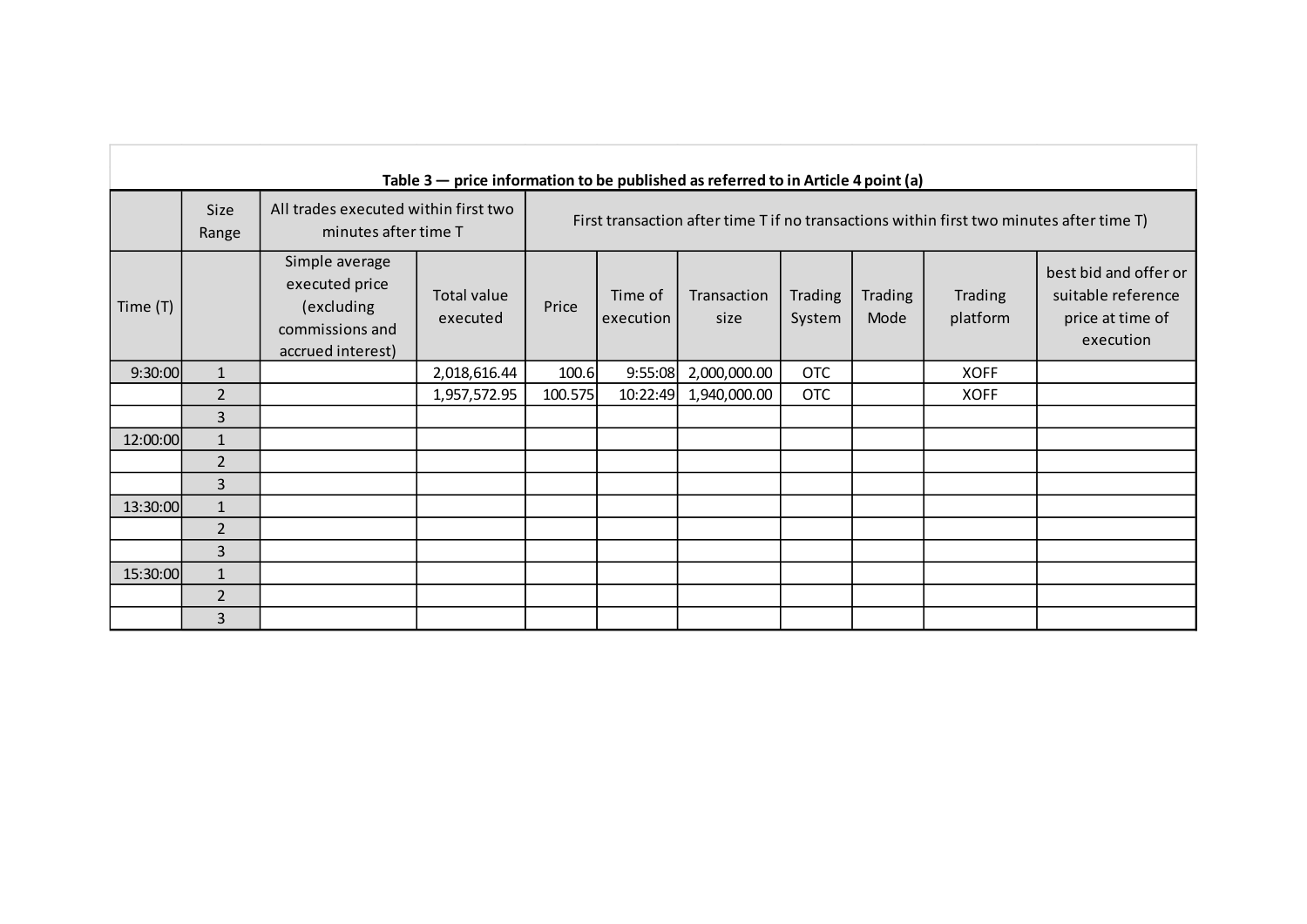| Data for the period starting from 01-07-2021 till 30-09-2021 |                 |                                                                                                                 |                      |  |  |  |  |  |
|--------------------------------------------------------------|-----------------|-----------------------------------------------------------------------------------------------------------------|----------------------|--|--|--|--|--|
|                                                              |                 | Table $1$ – identification information to be published as referred to in Article 3(1) – type of execution venue |                      |  |  |  |  |  |
| <b>Venue</b>                                                 | <b>Name</b>     | Identifier (ISO 10383 Market Identifier<br>Code (MIC) or the Legal Entity<br><b>Identifier (LEI)</b>            |                      |  |  |  |  |  |
| Country of Competent Authority                               | Name            | RAIFFEISENBANK /BULGARIA/                                                                                       | 5299009KAL4KO7584196 |  |  |  |  |  |
| <b>Market Segment</b>                                        | Name            | Identifier (ISO 10383 market segment<br>MIC)                                                                    |                      |  |  |  |  |  |
| Date of the trading day                                      | <b>ISO 8601</b> | 2021-08-10                                                                                                      |                      |  |  |  |  |  |
| Outages                                                      | <b>Nature</b>   | n.a.                                                                                                            | n.a.                 |  |  |  |  |  |
| <b>Scheduled Auction</b>                                     | <b>Nature</b>   | n.a.                                                                                                            | n.a.                 |  |  |  |  |  |
| <b>Failed Transactions</b>                                   |                 | n.a.                                                                                                            | n.a.                 |  |  |  |  |  |

| <b>Financial Instrument</b>                                                                                                                                                                                | <b>Name</b>  | Identifier(ISO 6166) |
|------------------------------------------------------------------------------------------------------------------------------------------------------------------------------------------------------------|--------------|----------------------|
| Written description of financial instrument, if no identifier available (including the<br>currency of the underlying instrument, price multiplier, price notation, quantity<br>notation and delivery type) |              | XS2234571425         |
| Instrument classification                                                                                                                                                                                  | XS2234571425 |                      |
| Currency                                                                                                                                                                                                   | <b>EUR</b>   |                      |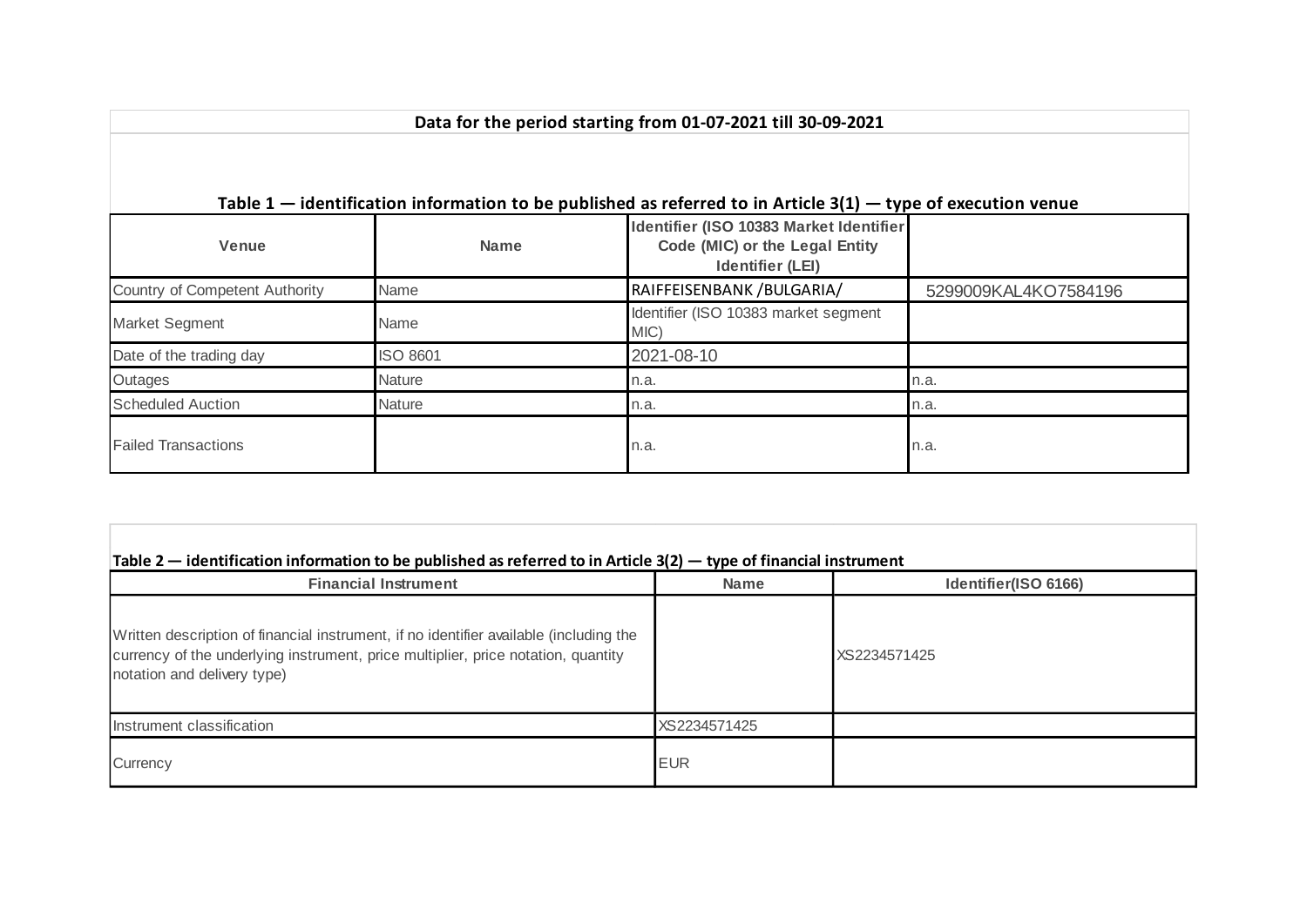|            | Table $3$ – price information to be published as referred to in Article 4 point (a) |                                                                                        |                         |                                                                                          |                      |                     |                          |                        |                     |                                                                              |
|------------|-------------------------------------------------------------------------------------|----------------------------------------------------------------------------------------|-------------------------|------------------------------------------------------------------------------------------|----------------------|---------------------|--------------------------|------------------------|---------------------|------------------------------------------------------------------------------|
|            | <b>Size</b><br>Range                                                                | All trades executed within first two<br>minutes after time T                           |                         | First transaction after time T if no transactions within first two minutes after time T) |                      |                     |                          |                        |                     |                                                                              |
| Time $(T)$ |                                                                                     | Simple average<br>executed price<br>(excluding<br>commissions and<br>accrued interest) | Total value<br>executed | Price                                                                                    | Time of<br>execution | Transaction<br>size | <b>Trading</b><br>System | <b>Trading</b><br>Mode | Trading<br>platform | best bid and offer or<br>suitable reference<br>price at time of<br>execution |
| 9:30:00    | $\mathbf{1}$                                                                        |                                                                                        |                         |                                                                                          |                      |                     |                          |                        |                     |                                                                              |
|            | $\overline{2}$                                                                      |                                                                                        |                         |                                                                                          |                      |                     |                          |                        |                     |                                                                              |
|            | $\overline{3}$                                                                      |                                                                                        |                         |                                                                                          |                      |                     |                          |                        |                     |                                                                              |
| 12:00:00   | $\mathbf{1}$                                                                        |                                                                                        | 2,017,436.99            | 100.54                                                                                   | 12:52:44             | 2,000,000.00        | <b>OTC</b>               |                        | <b>XOFF</b>         |                                                                              |
|            | $\overline{2}$                                                                      |                                                                                        |                         |                                                                                          |                      |                     |                          |                        |                     |                                                                              |
|            | $\overline{3}$                                                                      |                                                                                        |                         |                                                                                          |                      |                     |                          |                        |                     |                                                                              |
| 13:30:00   | $\mathbf{1}$                                                                        |                                                                                        |                         |                                                                                          |                      |                     |                          |                        |                     |                                                                              |
|            | $\overline{2}$                                                                      |                                                                                        |                         |                                                                                          |                      |                     |                          |                        |                     |                                                                              |
|            | 3                                                                                   |                                                                                        |                         |                                                                                          |                      |                     |                          |                        |                     |                                                                              |
| 15:30:00   | $\mathbf{1}$                                                                        |                                                                                        |                         |                                                                                          |                      |                     |                          |                        |                     |                                                                              |
|            | $\overline{2}$                                                                      |                                                                                        |                         |                                                                                          |                      |                     |                          |                        |                     |                                                                              |
|            | 3                                                                                   |                                                                                        |                         |                                                                                          |                      |                     |                          |                        |                     |                                                                              |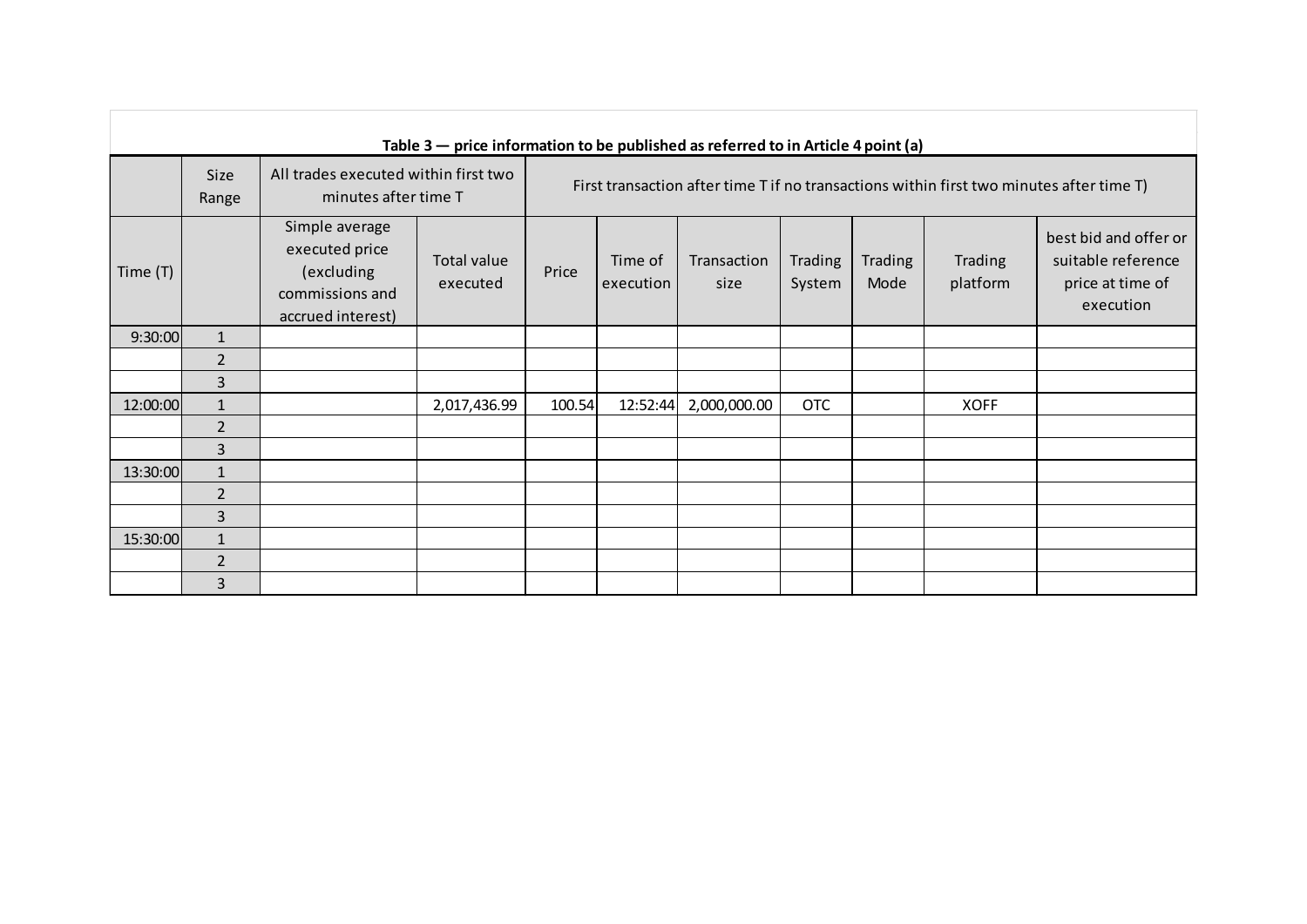| Table $1$ – identification information to be published as referred to in Article 3(1) – type of execution venue |                 |                                                                                                      |                      |  |  |  |  |  |  |  |
|-----------------------------------------------------------------------------------------------------------------|-----------------|------------------------------------------------------------------------------------------------------|----------------------|--|--|--|--|--|--|--|
| Venue                                                                                                           | <b>Name</b>     | Identifier (ISO 10383 Market Identifier<br>Code (MIC) or the Legal Entity<br><b>Identifier (LEI)</b> |                      |  |  |  |  |  |  |  |
| Country of Competent Authority                                                                                  | Name            | RAIFFEISENBANK / BULGARIA/                                                                           | 5299009KAL4KO7584196 |  |  |  |  |  |  |  |
| <b>Market Segment</b>                                                                                           | Name            | Identifier (ISO 10383 market segment<br>MIC)                                                         |                      |  |  |  |  |  |  |  |
| Date of the trading day                                                                                         | <b>ISO 8601</b> | 2021-08-11                                                                                           |                      |  |  |  |  |  |  |  |
| Outages                                                                                                         | <b>Nature</b>   | n.a.                                                                                                 | n.a.                 |  |  |  |  |  |  |  |
| <b>Scheduled Auction</b>                                                                                        | <b>Nature</b>   | n.a.                                                                                                 | n.a.                 |  |  |  |  |  |  |  |
| <b>Failed Transactions</b>                                                                                      |                 | n.a.                                                                                                 | n.a.                 |  |  |  |  |  |  |  |

**Data for the period starting from 01-07-2021 till 30-09-2021**

| <b>Financial Instrument</b>                                                                                                                                                                                | <b>Name</b>  | Identifier(ISO 6166) |
|------------------------------------------------------------------------------------------------------------------------------------------------------------------------------------------------------------|--------------|----------------------|
| Written description of financial instrument, if no identifier available (including the<br>currency of the underlying instrument, price multiplier, price notation, quantity<br>notation and delivery type) |              | BG2040210218         |
| Instrument classification                                                                                                                                                                                  | BG2040210218 |                      |
| Currency                                                                                                                                                                                                   | <b>EUR</b>   |                      |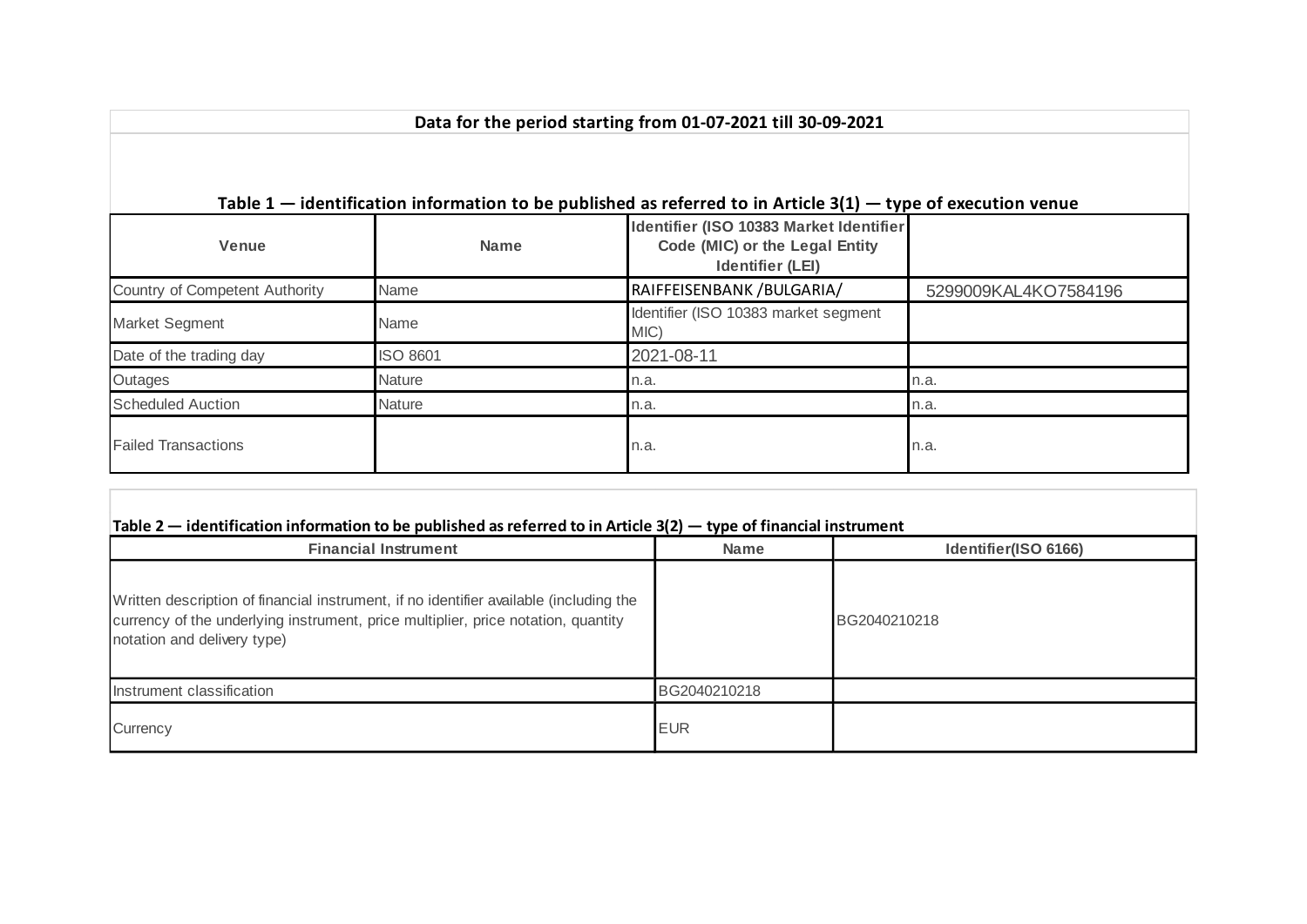|            | Table $3$ – price information to be published as referred to in Article 4 point (a) |                                                                                        |                                |                                                                                          |                      |                     |                          |                        |                     |                                                                              |
|------------|-------------------------------------------------------------------------------------|----------------------------------------------------------------------------------------|--------------------------------|------------------------------------------------------------------------------------------|----------------------|---------------------|--------------------------|------------------------|---------------------|------------------------------------------------------------------------------|
|            | <b>Size</b><br>Range                                                                | All trades executed within first two<br>minutes after time T                           |                                | First transaction after time T if no transactions within first two minutes after time T) |                      |                     |                          |                        |                     |                                                                              |
| Time $(T)$ |                                                                                     | Simple average<br>executed price<br>(excluding<br>commissions and<br>accrued interest) | <b>Total value</b><br>executed | Price                                                                                    | Time of<br>execution | Transaction<br>size | <b>Trading</b><br>System | <b>Trading</b><br>Mode | Trading<br>platform | best bid and offer or<br>suitable reference<br>price at time of<br>execution |
| 9:30:00    | $\mathbf{1}$                                                                        |                                                                                        |                                |                                                                                          |                      |                     |                          |                        |                     |                                                                              |
|            | $\overline{2}$                                                                      |                                                                                        |                                |                                                                                          |                      |                     |                          |                        |                     |                                                                              |
|            | $\overline{3}$                                                                      |                                                                                        |                                |                                                                                          |                      |                     |                          |                        |                     |                                                                              |
| 12:00:00   | $\mathbf{1}$                                                                        |                                                                                        | 631,806.10                     | 124.203                                                                                  | 12:41:30             | 500,000.00          | <b>OTC</b>               |                        | <b>XOFF</b>         |                                                                              |
|            | $\overline{2}$                                                                      |                                                                                        |                                |                                                                                          |                      |                     |                          |                        |                     |                                                                              |
|            | $\overline{3}$                                                                      |                                                                                        |                                |                                                                                          |                      |                     |                          |                        |                     |                                                                              |
| 13:30:00   | $\mathbf{1}$                                                                        |                                                                                        |                                |                                                                                          |                      |                     |                          |                        |                     |                                                                              |
|            | $\overline{2}$                                                                      |                                                                                        |                                |                                                                                          |                      |                     |                          |                        |                     |                                                                              |
|            | 3                                                                                   |                                                                                        |                                |                                                                                          |                      |                     |                          |                        |                     |                                                                              |
| 15:30:00   | $\mathbf{1}$                                                                        |                                                                                        |                                |                                                                                          |                      |                     |                          |                        |                     |                                                                              |
|            | $\overline{2}$                                                                      |                                                                                        |                                |                                                                                          |                      |                     |                          |                        |                     |                                                                              |
|            | 3                                                                                   |                                                                                        |                                |                                                                                          |                      |                     |                          |                        |                     |                                                                              |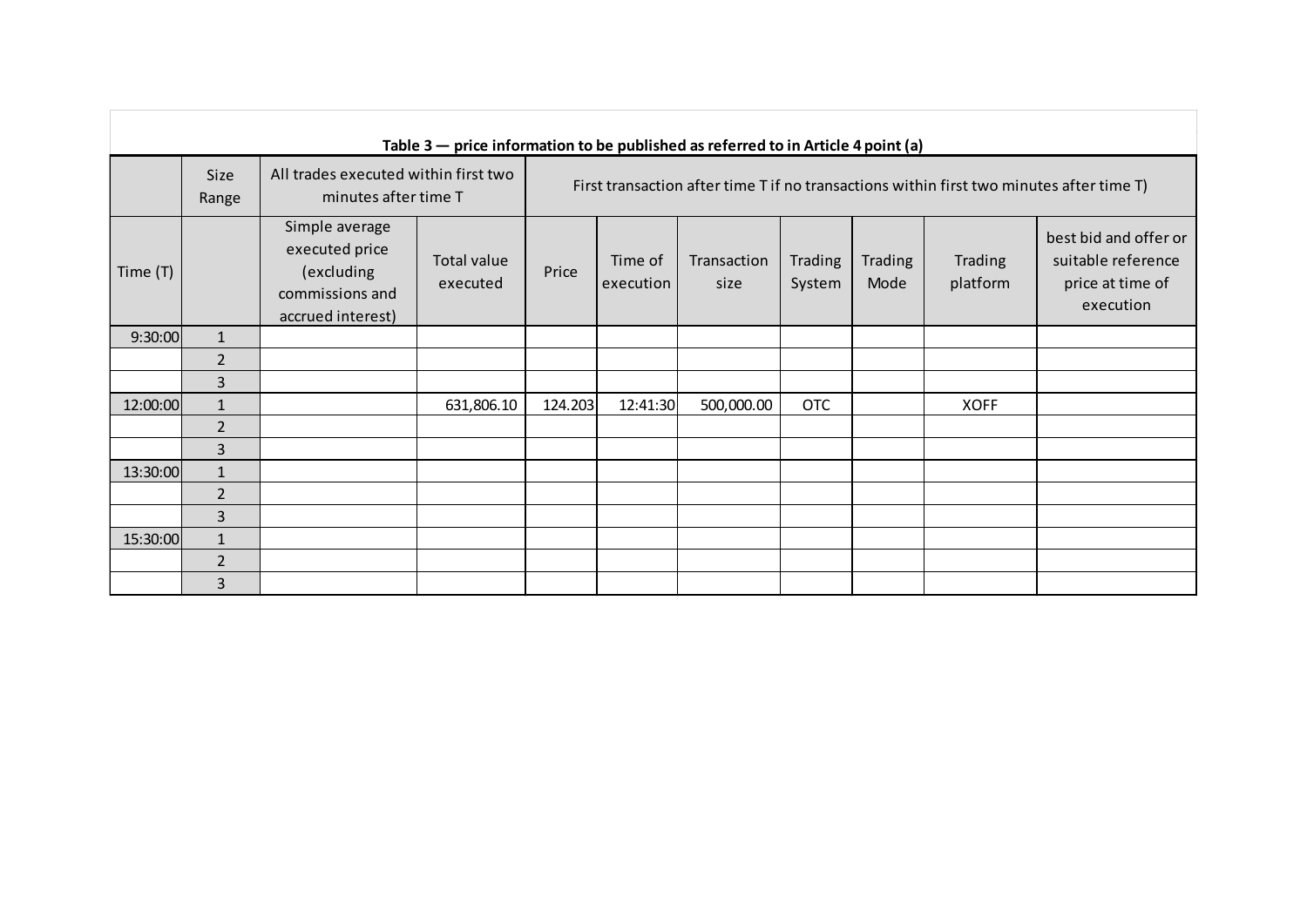|                                |                 | Table $1$ – identification information to be published as referred to in Article 3(1) – type of execution venue |                      |
|--------------------------------|-----------------|-----------------------------------------------------------------------------------------------------------------|----------------------|
| <b>Venue</b>                   | <b>Name</b>     | Identifier (ISO 10383 Market Identifier<br>Code (MIC) or the Legal Entity<br><b>Identifier (LEI)</b>            |                      |
| Country of Competent Authority | Name            | RAIFFEISENBANK / BULGARIA/                                                                                      | 5299009KAL4KO7584196 |
| <b>Market Segment</b>          | Name            | Identifier (ISO 10383 market segment<br>MIC)                                                                    |                      |
| Date of the trading day        | <b>ISO 8601</b> | 2021-08-20                                                                                                      |                      |
| Outages                        | <b>Nature</b>   | n.a.                                                                                                            | n.a.                 |
| Scheduled Auction              | <b>Nature</b>   | n.a.                                                                                                            | n.a.                 |
| <b>Failed Transactions</b>     |                 | n.a.                                                                                                            | n.a.                 |

**Data for the period starting from 01-07-2021 till 30-09-2021**

| <b>Financial Instrument</b>                                                                                                                                                                                | <b>Name</b>  | Identifier(ISO 6166) |
|------------------------------------------------------------------------------------------------------------------------------------------------------------------------------------------------------------|--------------|----------------------|
| Written description of financial instrument, if no identifier available (including the<br>currency of the underlying instrument, price multiplier, price notation, quantity<br>notation and delivery type) |              | BG2040012218         |
| Instrument classification                                                                                                                                                                                  | BG2040012218 |                      |
| Currency                                                                                                                                                                                                   | <b>EUR</b>   |                      |